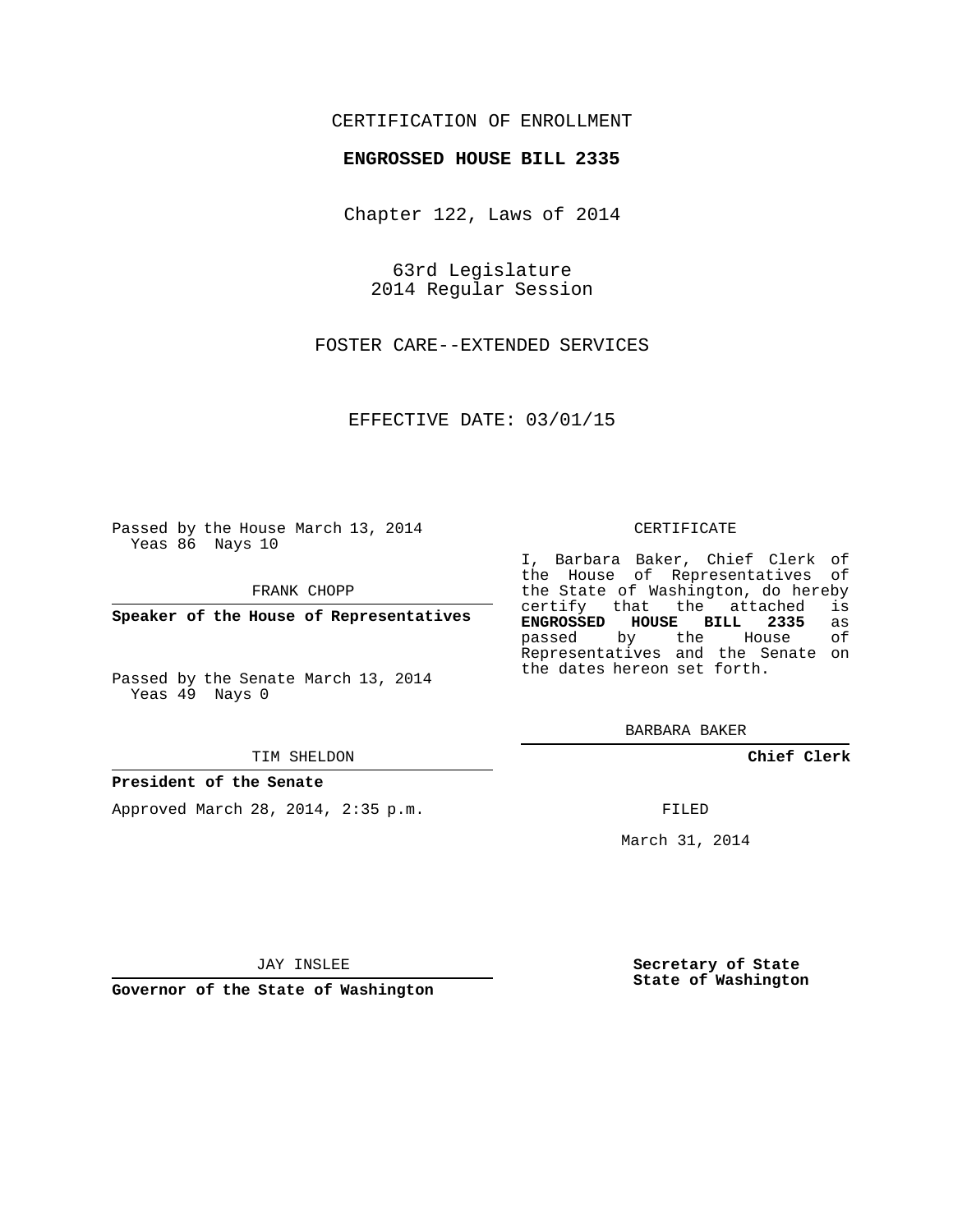# **ENGROSSED HOUSE BILL 2335** \_\_\_\_\_\_\_\_\_\_\_\_\_\_\_\_\_\_\_\_\_\_\_\_\_\_\_\_\_\_\_\_\_\_\_\_\_\_\_\_\_\_\_\_\_

\_\_\_\_\_\_\_\_\_\_\_\_\_\_\_\_\_\_\_\_\_\_\_\_\_\_\_\_\_\_\_\_\_\_\_\_\_\_\_\_\_\_\_\_\_

AS AMENDED BY THE SENATE

Passed Legislature - 2014 Regular Session

# **State of Washington 63rd Legislature 2014 Regular Session**

**By** Representatives Roberts, Parker, Kagi, Carlyle, Freeman, Goodman, Walsh, Sawyer, Senn, Zeiger, Jinkins, Muri, Reykdal, and Ormsby

Read first time 01/15/14. Referred to Committee on Early Learning & Human Services.

 1 AN ACT Relating to extended foster care services; amending RCW 2 13.34.267; reenacting and amending RCW 74.13.031; and providing an 3 effective date.

4 BE IT ENACTED BY THE LEGISLATURE OF THE STATE OF WASHINGTON:

 5 **Sec. 1.** RCW 13.34.267 and 2013 c 332 s 4 are each amended to read 6 as follows:

 (1) In order to facilitate the delivery of extended foster care services, the court, upon the agreement of the youth to participate in the extended foster care program, shall maintain the dependency proceeding for any youth who is dependent in foster care at the age of eighteen years and who, at the time of his or her eighteenth birthday, 12 is:

13 (a) Enrolled in a secondary education program or a secondary 14 education equivalency program;

 (b) Enrolled and participating in a postsecondary academic or postsecondary vocational program, or has applied for and can demonstrate that he or she intends to timely enroll in a postsecondary 18 academic or postsecondary vocational program;  $((\Theta \cdot \mathbf{r}))$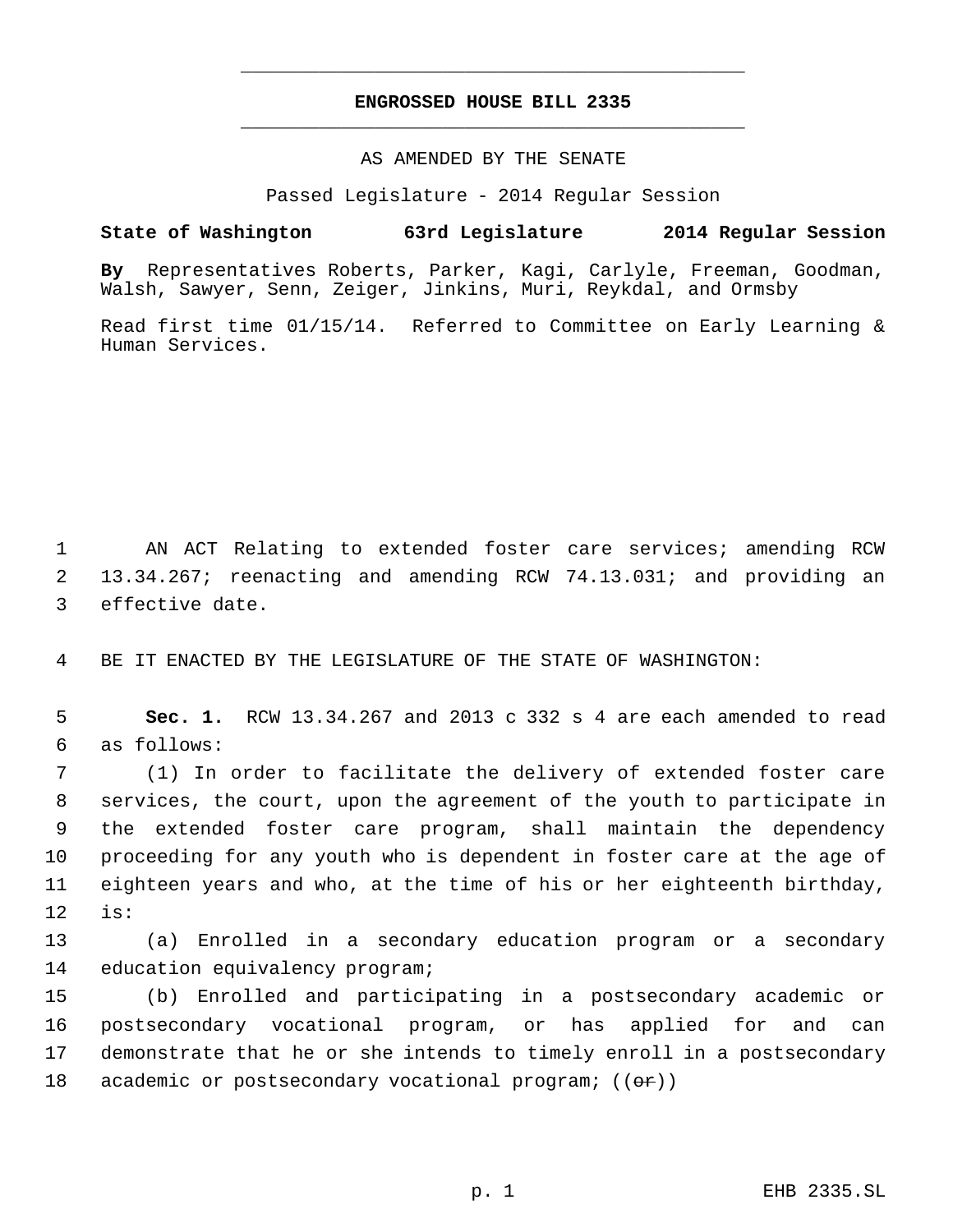(c) Participating in a program or activity designed to promote 2 employment or remove barriers to employment; or

 (d) Within amounts appropriated specifically for this purpose, 4 engaged in employment for eighty hours or more per month.

 (2) If the court maintains the dependency proceeding of a youth pursuant to subsection (1) of this section, the youth is eligible to receive extended foster care services pursuant to RCW 74.13.031, subject to the youth's continuing eligibility and agreement to participate.

 (3) A dependent youth receiving extended foster care services is a party to the dependency proceeding. The youth's parent or guardian must be dismissed from the dependency proceeding when the youth reaches the age of eighteen.

 (4) The court shall dismiss the dependency proceeding for any youth who is a dependent in foster care and who, at the age of eighteen years, does not meet any of the criteria described in subsection (1)(a) 17 through  $((+e))$   $(d)$  of this section or does not agree to participate in the program.

 (5) The court shall order a youth participating in extended foster care services to be under the placement and care authority of the department, subject to the youth's continuing agreement to participate in extended foster care services. The department may establish foster care rates appropriate to the needs of the youth participating in extended foster care services. The department's placement and care authority over a youth receiving extended foster care services is solely for the purpose of providing services and does not create a legal responsibility for the actions of the youth receiving extended foster care services.

 (6) The court shall appoint counsel to represent a youth, as defined in RCW 13.34.030(2)(b), in dependency proceedings under this section.

 (7) The case plan for and delivery of services to a youth receiving extended foster care services is subject to the review requirements set forth in RCW 13.34.138 and 13.34.145, and should be applied in a developmentally appropriate manner, as they relate to youth age eighteen to twenty-one years. Additionally, the court shall consider: (a) Whether the youth is safe in his or her placement;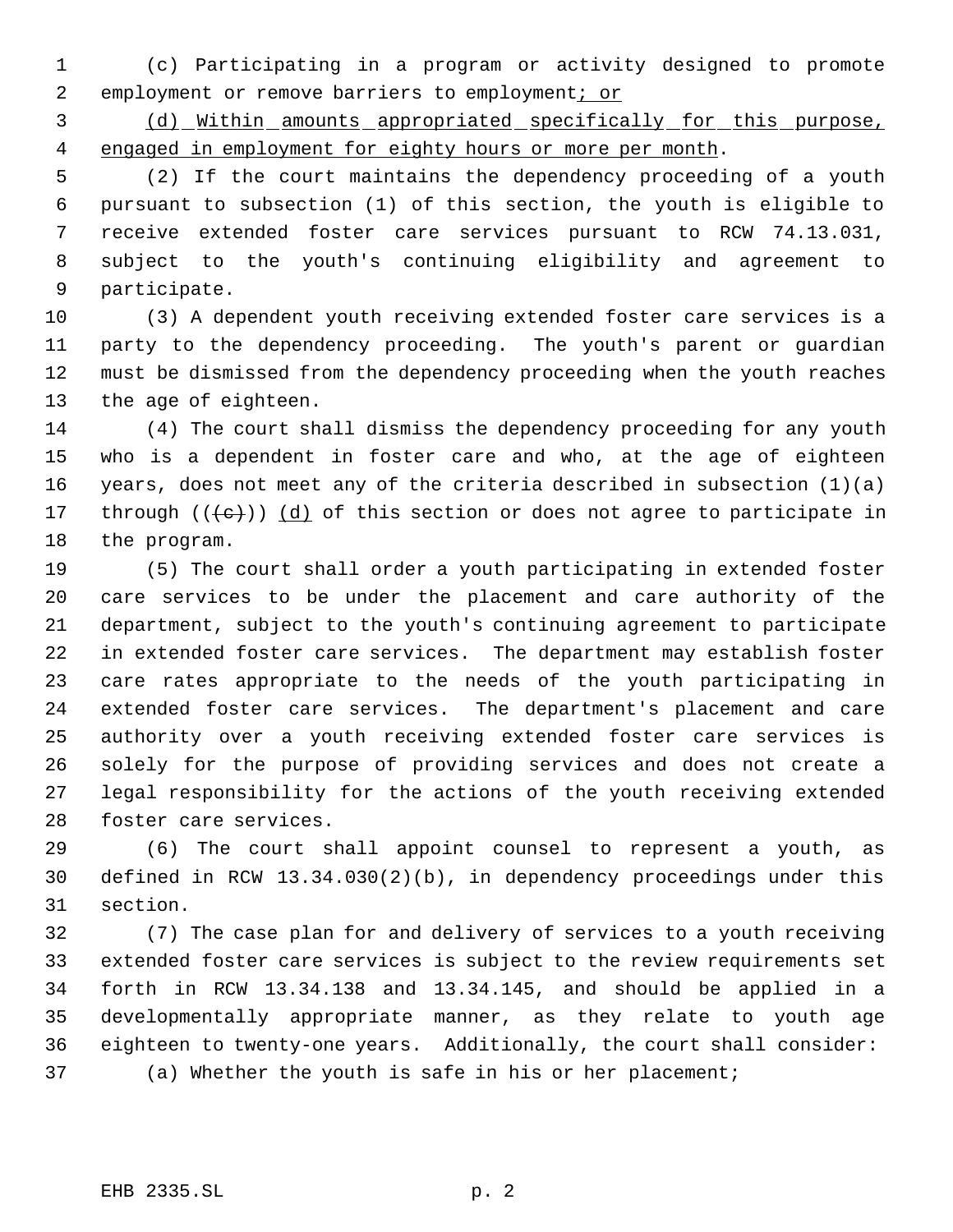(b) Whether the youth continues to be eligible for extended foster care services;

 (c) Whether the current placement is developmentally appropriate for the youth;

(d) The youth's development of independent living skills; and

 (e) The youth's overall progress toward transitioning to full independence and the projected date for achieving such transition.

 (8) Prior to the review hearing, the youth's attorney shall indicate whether there are any contested issues and may provide additional information necessary for the court's review.

 **Sec. 2.** RCW 74.13.031 and 2013 c 332 s 10 and 2013 c 32 s 2 are each reenacted and amended to read as follows:

 (1) The department and supervising agencies shall develop, administer, supervise, and monitor a coordinated and comprehensive plan that establishes, aids, and strengthens services for the protection and care of runaway, dependent, or neglected children.

 (2) Within available resources, the department and supervising agencies shall recruit an adequate number of prospective adoptive and foster homes, both regular and specialized, i.e. homes for children of ethnic minority, including Indian homes for Indian children, sibling groups, handicapped and emotionally disturbed, teens, pregnant and parenting teens, and the department shall annually report to the governor and the legislature concerning the department's and supervising agency's success in: (a) Meeting the need for adoptive and foster home placements; (b) reducing the foster parent turnover rate; (c) completing home studies for legally free children; and (d) implementing and operating the passport program required by RCW 74.13.285. The report shall include a section entitled "Foster Home Turn-Over, Causes and Recommendations."

 (3) The department shall investigate complaints of any recent act or failure to act on the part of a parent or caretaker that results in death, serious physical or emotional harm, or sexual abuse or exploitation, or that presents an imminent risk of serious harm, and on the basis of the findings of such investigation, offer child welfare services in relation to the problem to such parents, legal custodians, or persons serving in loco parentis, and/or bring the situation to the attention of an appropriate court, or another community agency. An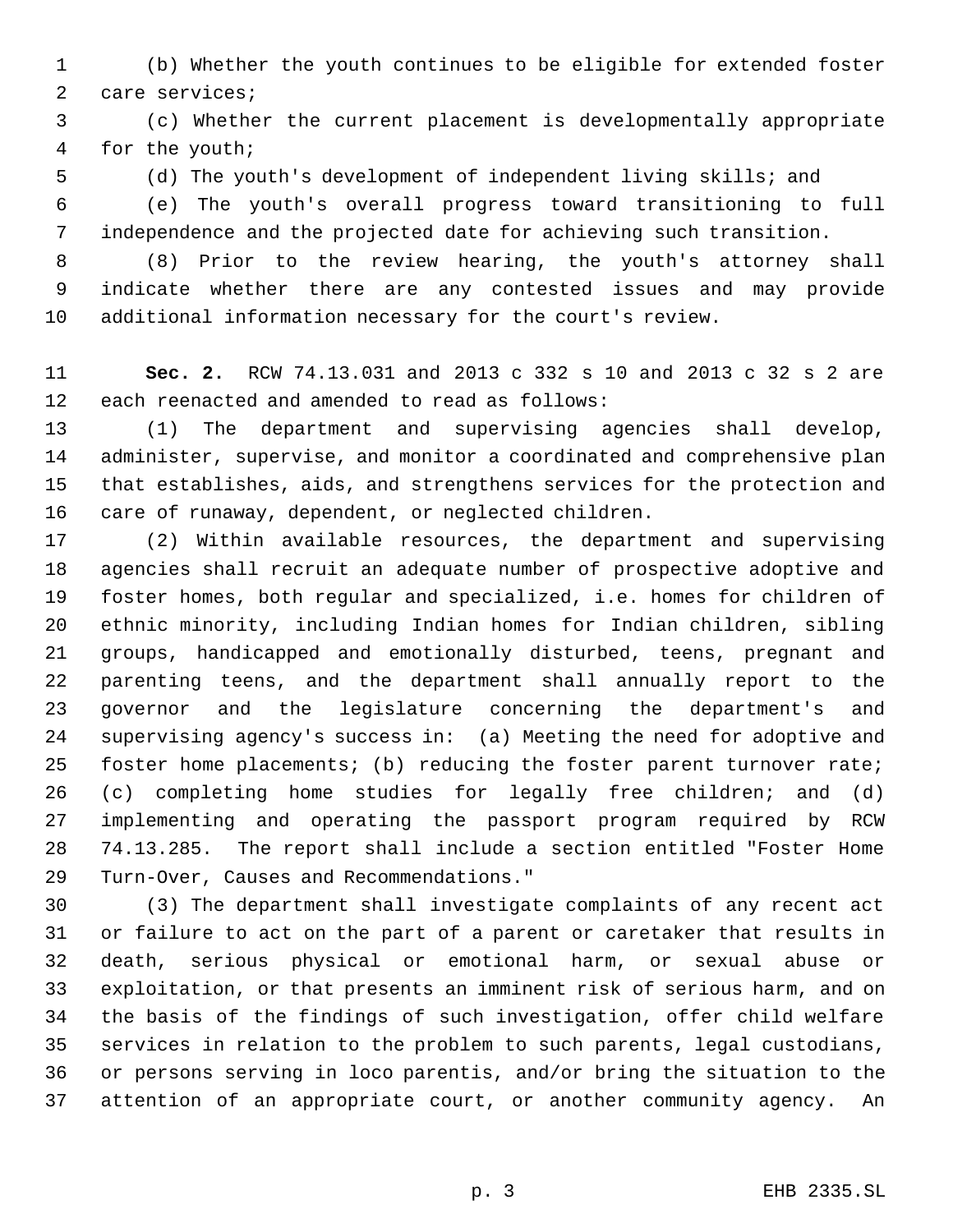investigation is not required of nonaccidental injuries which are clearly not the result of a lack of care or supervision by the child's parents, legal custodians, or persons serving in loco parentis. If the investigation reveals that a crime against a child may have been committed, the department shall notify the appropriate law enforcement agency.

 (4) As provided in RCW 26.44.030(11), the department may respond to a report of child abuse or neglect by using the family assessment response.

 (5) The department or supervising agencies shall offer, on a voluntary basis, family reconciliation services to families who are in conflict.

 (6) The department or supervising agencies shall monitor placements of children in out-of-home care and in-home dependencies to assure the safety, well-being, and quality of care being provided is within the scope of the intent of the legislature as defined in RCW 74.13.010 and 74.15.010. Under this section children in out-of-home care and in-home dependencies and their caregivers shall receive a private and individual face-to-face visit each month. The department and the supervising agencies shall randomly select no less than ten percent of the caregivers currently providing care to receive one unannounced face-to-face visit in the caregiver's home per year. No caregiver will receive an unannounced visit through the random selection process for two consecutive years. If the caseworker makes a good faith effort to conduct the unannounced visit to a caregiver and is unable to do so, that month's visit to that caregiver need not be unannounced. The department and supervising agencies are encouraged to group monthly visits to caregivers by geographic area so that in the event an unannounced visit cannot be completed, the caseworker may complete other required monthly visits. The department shall use a method of random selection that does not cause a fiscal impact to the department. The department or supervising agencies shall conduct the monthly

 visits with children and caregivers to whom it is providing child welfare services.

 (7) The department and supervising agencies shall have authority to accept custody of children from parents and to accept custody of children from juvenile courts, where authorized to do so under law, to provide child welfare services including placement for adoption, to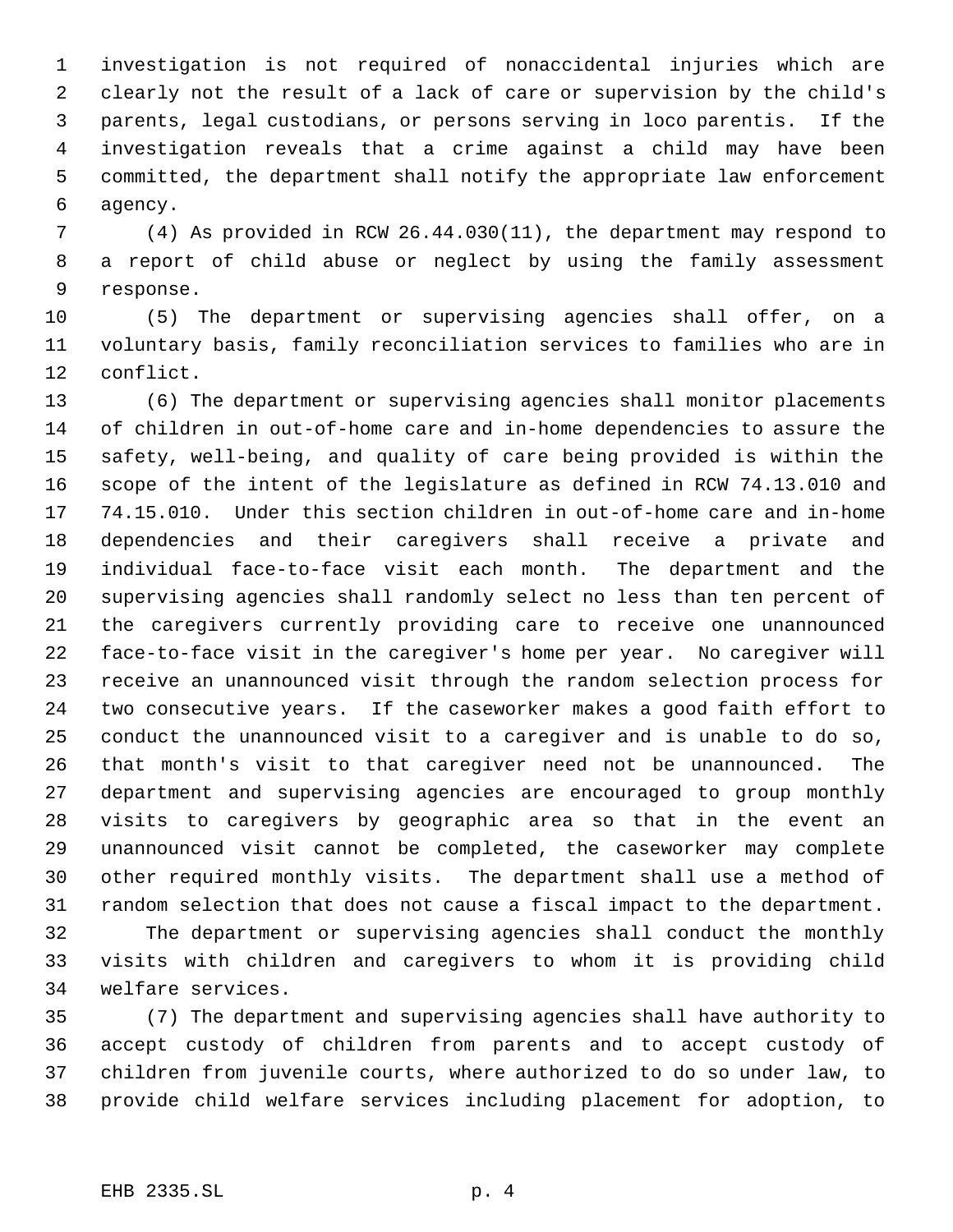provide for the routine and necessary medical, dental, and mental health care, or necessary emergency care of the children, and to provide for the physical care of such children and make payment of maintenance costs if needed. Except where required by Public Law 95- 608 (25 U.S.C. Sec. 1915), no private adoption agency which receives children for adoption from the department shall discriminate on the basis of race, creed, or color when considering applications in their placement for adoption.

 (8) The department and supervising agency shall have authority to provide temporary shelter to children who have run away from home and who are admitted to crisis residential centers.

 (9) The department and supervising agency shall have authority to purchase care for children.

 (10) The department shall establish a children's services advisory committee with sufficient members representing supervising agencies which shall assist the secretary in the development of a partnership plan for utilizing resources of the public and private sectors, and advise on all matters pertaining to child welfare, licensing of child care agencies, adoption, and services related thereto. At least one member shall represent the adoption community.

 (11)(a) The department and supervising agencies shall provide continued extended foster care services to nonminor dependents who are:

 (i) Enrolled in a secondary education program or a secondary education equivalency program;

 (ii) Enrolled and participating in a postsecondary academic or 26 postsecondary vocational education program;  $((\theta \cdot \mathbf{r}))$ 

 (iii) Participating in a program or activity designed to promote 28 employment or remove barriers to employment; or

29 (iv) Within amounts appropriated specifically for this purpose, engaged in employment for eighty hours or more per month.

 (b) To be eligible for extended foster care services, the nonminor dependent must have been dependent and in foster care at the time that he or she reached age eighteen years. If the dependency case of the nonminor dependent was dismissed pursuant to RCW 13.34.267, he or she may receive extended foster care services pursuant to a voluntary placement agreement under RCW 74.13.336 or pursuant to an order of dependency issued by the court under RCW 13.34.268. A nonminor

p. 5 EHB 2335.SL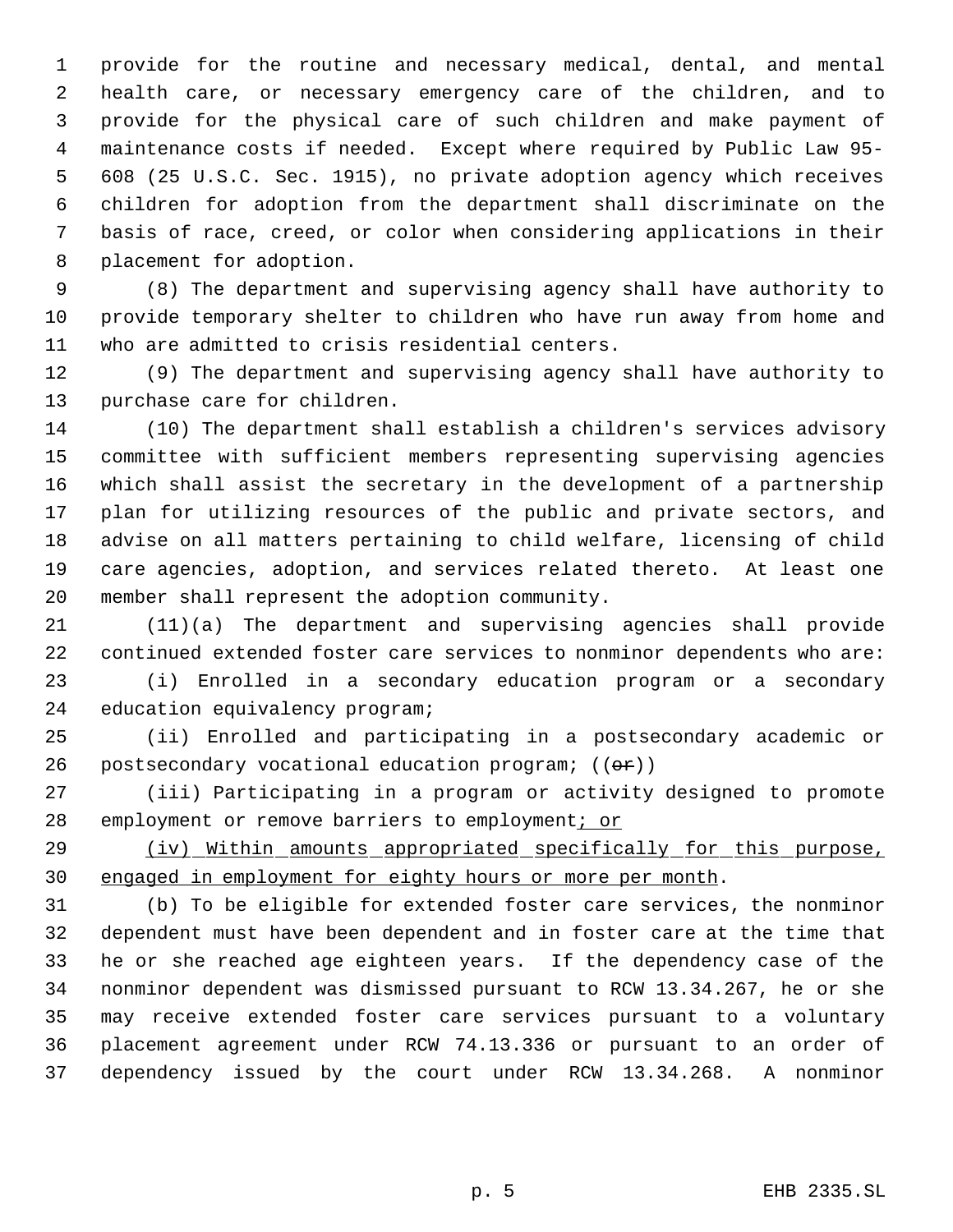dependent whose dependency case was dismissed by the court must have requested extended foster care services before reaching age nineteen years.

 (c) The department shall develop and implement rules regarding youth eligibility requirements.

 (12) The department shall have authority to provide adoption support benefits, or relative guardianship subsidies on behalf of youth ages eighteen to twenty-one years who achieved permanency through adoption or a relative guardianship at age sixteen or older and who meet the criteria described in subsection (11) of this section.

 (13) The department shall refer cases to the division of child support whenever state or federal funds are expended for the care and maintenance of a child, including a child with a developmental disability who is placed as a result of an action under chapter 13.34 RCW, unless the department finds that there is good cause not to pursue collection of child support against the parent or parents of the child. Cases involving individuals age eighteen through twenty shall not be referred to the division of child support unless required by federal law.

 (14) The department and supervising agencies shall have authority within funds appropriated for foster care services to purchase care for Indian children who are in the custody of a federally recognized Indian tribe or tribally licensed child-placing agency pursuant to parental consent, tribal court order, or state juvenile court order. The purchase of such care is exempt from the requirements of chapter 74.13B RCW and may be purchased from the federally recognized Indian tribe or tribally licensed child-placing agency, and shall be subject to the same eligibility standards and rates of support applicable to other children for whom the department purchases care.

 Notwithstanding any other provision of RCW 13.32A.170 through 13.32A.200 and 74.13.032 through 74.13.036, or of this section all services to be provided by the department under subsections (4), (7), and (8) of this section, subject to the limitations of these subsections, may be provided by any program offering such services funded pursuant to Titles II and III of the federal juvenile justice and delinquency prevention act of 1974.

(15) Within amounts appropriated for this specific purpose, the